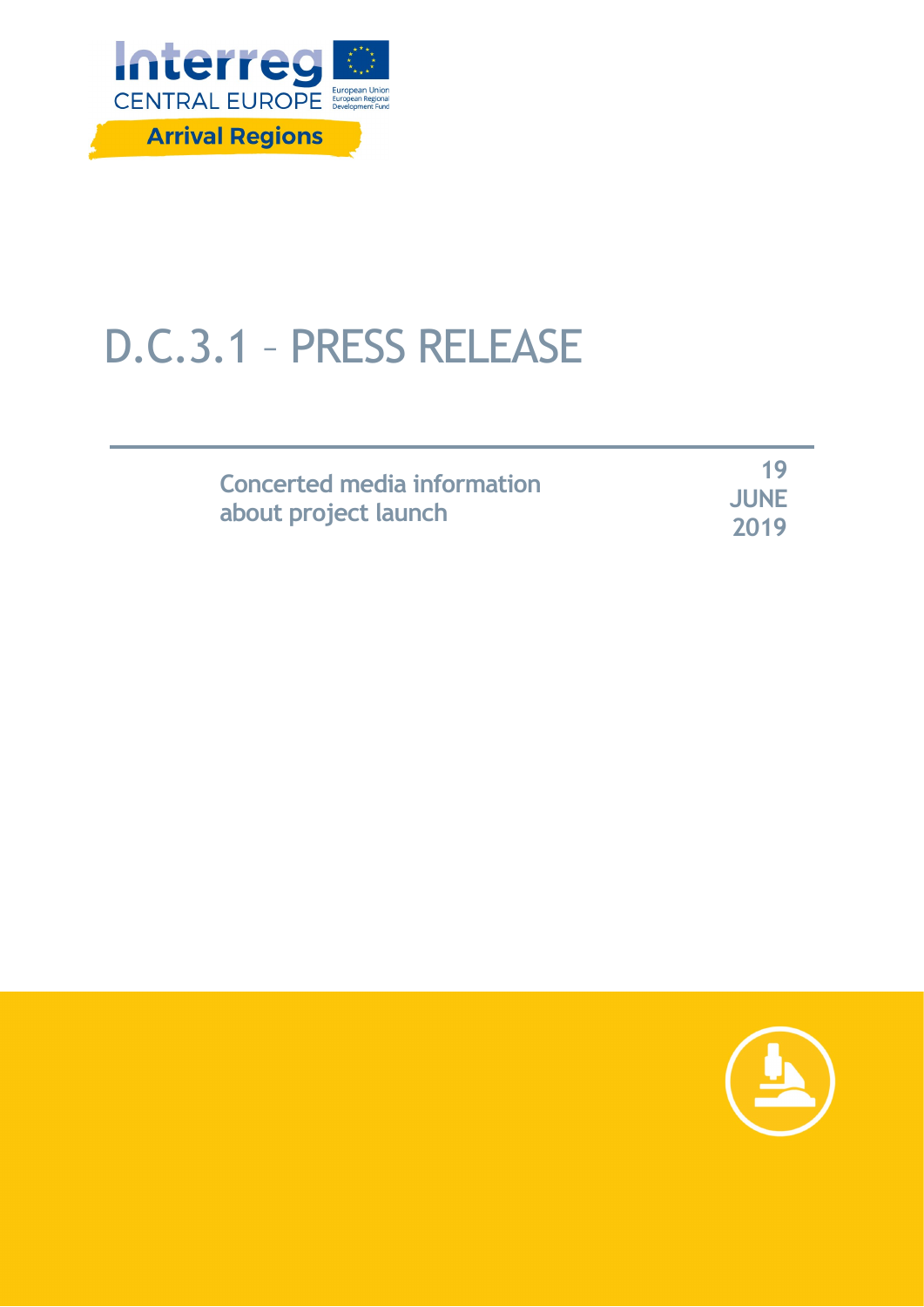



## ARRIVAL REGIONS KICK-OFF MEETING AND PROJECT LAUNCH

The Arrival Regions Kick-off meeting sets the stage for *exploring social innovation approaches for the social and economic integration of non-EU nationals* within three years of transnational cooperation in Central Europe Area.

On the 9th and 10th May 2019 the Leibniz Institute for Regional Geography, leader partner of the project, and the District of Burgenland hosted the project launch and the start up of the activities in the different work packages; 23 participants representing all 13 members of the consortium participated in the Kick-off meeting in Leipzig and Naumburg, Germany

The partners introduced the activities that will be realised across six countries (Germany, Italy, Slovenia, Croatia, Czech Republic, Poland), reviewing the work plan and the main objectives, outputs and key activities, according finally with the earliest actions to be realized in the next six months.

Arrival Regions project is supported by European Regional Development Fund and has been approved in the third call of the Interreg Central Europe programme receiving 1.811.189,85 € ERDF funding.

## Short Description

For rural areas of Central Europe, unprecedented recent levels of migration pose a longterm challenge but represent at the same time an opportunity if the integration of arriving migrants succeeds. Across the programme area, many rural areas have seen their populations shrink and age in consequence of demographic change. Especially talented young persons left rural areas to seek better work, higher incomes and career opportunities in larger cities or abroad. Along with demographic change come challenges to reorganise services of general interest for less and less people, yet with different needs (health care), and shortage of skilled labour for businesses operating there.

ARRIVAL REGIONS promotes social innovation approaches to make integration in rural areas a success story, enhancing skills and knowledge among stakeholders in the labour market and societal integration of non-EU nationals.